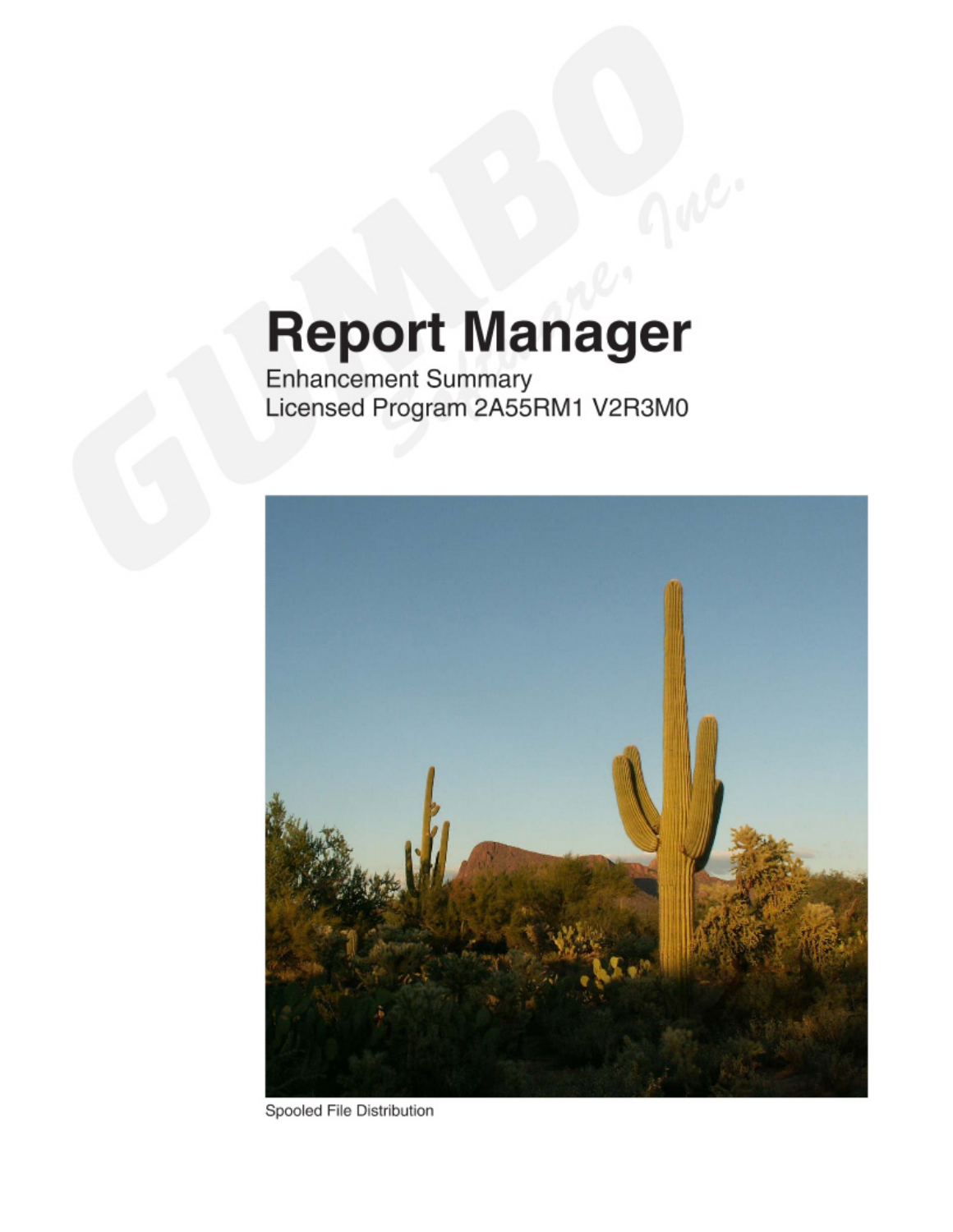# <span id="page-1-0"></span>**Edition**

**Sixteenth Edition (April 2009)** 



809 W Howe St Seattle, WA 98119 United States of America Phone: (206) 284-5078 Email: support2009@gumbo.com Web: www.gumbo.com

© Copyright Gumbo Software, Inc. 1992, 2009. All Rights Reserved.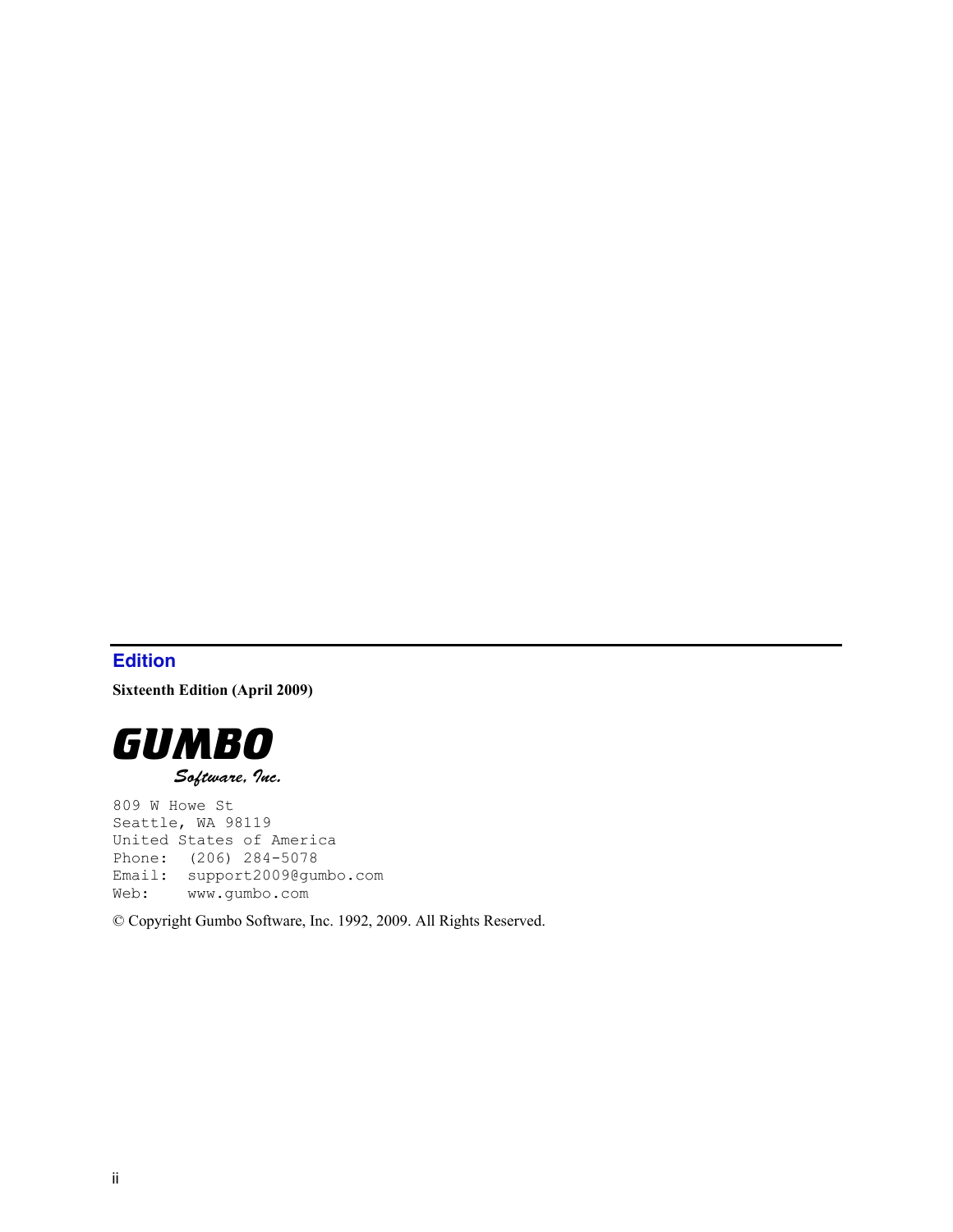# <span id="page-2-0"></span>**Contents**

| Installation Instructions5                                       |
|------------------------------------------------------------------|
| <b>Enhancements For Report Manager</b>                           |
|                                                                  |
| Internal Format Of Reports Reorganized For                       |
|                                                                  |
| Filters Extended With *AND/*OR7                                  |
| Product Build Enhancements7                                      |
|                                                                  |
|                                                                  |
| Add Report Operation Audjrn Support 8                            |
| CPYRPT Now Informs Report Writers8                               |
| CPF6A98 On Add in WRKRPTSUB Panel 8                              |
| Added Status Selection To DSPRPTLOG 8                            |
| WRKRPTSUB List Views Reorganized8                                |
| Example Mass Subscription Change Added9                          |
| End Writer Fails From WRKRPTWTR List  9                          |
| RPG0202 Call To Program Ended In Error 9                         |
|                                                                  |
| User ID Portion Of Network User Quoted9                          |
| Report Create Code Serialized9                                   |
| Ping SMTP Mail Server (PINGMAIL)                                 |
|                                                                  |
| Authorization Component Corrections And                          |
|                                                                  |
| <b>Encryption Component Corrections And</b>                      |
|                                                                  |
| Font Processor Corrections And Updates10                         |
| FreeType Component Corrections And                               |
|                                                                  |
| Graphic Object Processing Corrections And                        |
|                                                                  |
| <b>Integrated File System Component</b>                          |
| Corrections And Updates11                                        |
| <b>MODCA Processor Corrections And Updates</b>                   |
|                                                                  |
| Mail Set Up Corrections And Updates 11                           |
| National Language Support Component<br>Corrections And Updates11 |
| Print Data Stream Processor Corrections And                      |
|                                                                  |
|                                                                  |

| Program Distribution Corrections And           |
|------------------------------------------------|
|                                                |
| PTOCA Processor Corrections And Updates12      |
| SCS Processor Corrections And Updates12        |
| <b>System Distribution Directory Processor</b> |
| Corrections And Updates12                      |
| Spool Indexing Corrections And Updates 12      |
| Send Mail Component Corrections And            |
|                                                |
| <b>Space Management Component Corrections</b>  |
|                                                |
| Spool Component Corrections And Updates13      |
| Text Generation Corrections And Updates14      |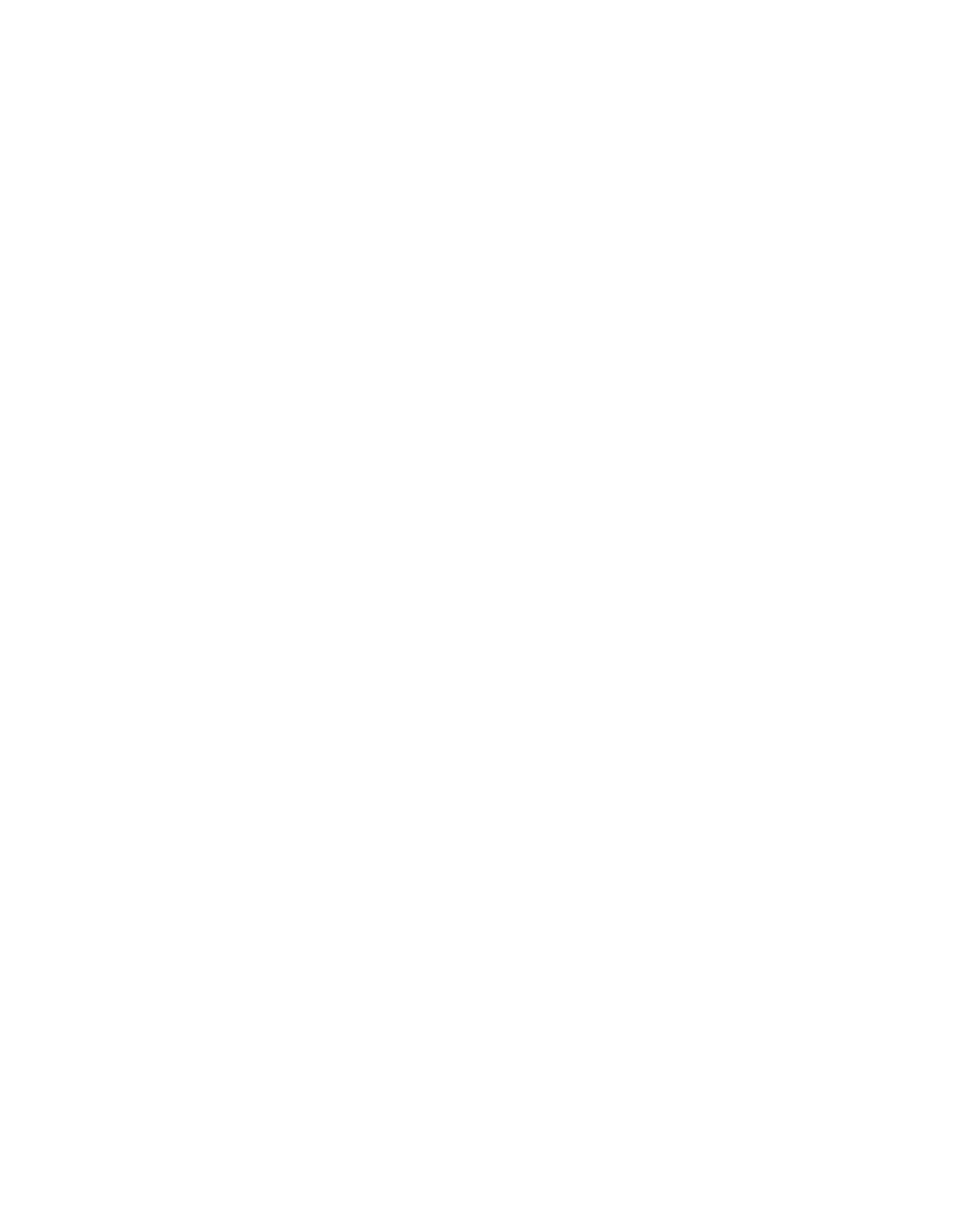## <span id="page-4-0"></span>**Installation Instructions**

Read the Enhancement Summary to determine if any changes affect your installation.

Follow these instructions to install Report Manager V2R3M0 on your System i:

**Note:** If you have downloaded this software from the web, instructions specific to installing from the download can be found in the file "readme.htm" which is included in the download.

- 1. Sign on to the system as the security officer (QSECOFR).
- 2. Verify that your machine is at i5/OS V5R4M0 or later by running:

DSPDTAARA DTAARA(QGPL/QSS1MRI)

**Note:** If you are running a version of i5/OS earlier than V5R4M0 you can not install Report Manager V2R3M0 on your machine. You must install an earlier version of Report Manager or upgrade the operating system.

3. Verify that user domain objects are allowed in the libraries RPTMGR and QSRV, by running:

WRKSYSVAL SYSVAL(QALWUSRDMN)

Take option 5 to display the value. If the value is not \*ALL, use option 2 to add libraries RPTMGR and QSRV to the list of libraries where user domain objects are allowed.

**Note:** QSRV is required to correctly process PTFs when they are loaded and applied.

4. Insure that i5/OS will be able to verify the signatures that we apply to our product's objects by installing our Signing Certificate and Root CA Certificate using Digital Certificate Manager. Alternately, insure that signature verification will not prevent the restore operation by running:

WRKSYSVAL SYSVAL(QVFYOBJRST)

Take option 5 to display the value. If the value is 3 or higher, use option 2 to temporarily change the value to 1.

- 5. Mount the distribution media in the appropriate device.
- 6. Submit the Restore Licensed Program (RSTLICPGM) command to batch:

RSTLICPGM LICPGM(2A55RM1) DEV(device-name) LNG(2924)

**Note:** "device-name" is the device the media was mounted on and is usually OPT01.

**Note:** During the restore operation the system operator message queue may receive inquiry message CPA3DE4 "Directory not registered. (C G)". Unless you are using a directory naming convention similar to ours (that is the directory specified in the CPA3DE4's second level text is unrelated to our software), You can safely respond with a "G" to reestablish the relationship between the directory and the product. Typically the message will occur three times.

- 7. Enter your permanent authorization code by following the instructions on your Authorization letter.
- 8. Determine which PTFs were included on the media by entering the following command:

DSPPTF LICPGM(2A55RM1)

9. Visit www.gumbo.com to determine if newer PTFs are available. If so, download and install them. The bottom of our PTF web page also includes a listing of any IBM PTFs that affect the product.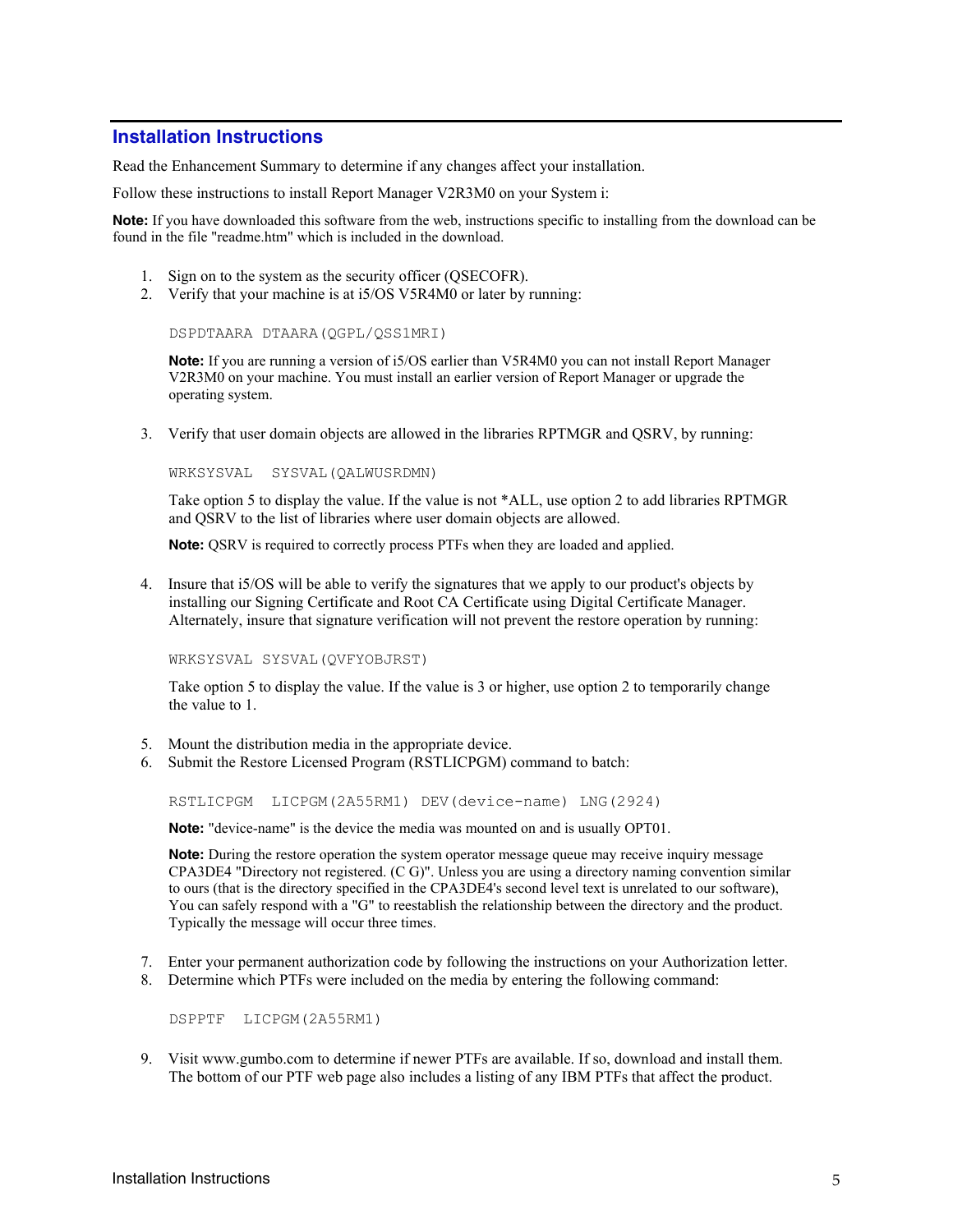**Note:** Gumbo Software recommends downloading the current cumulative PTF package after installing the software.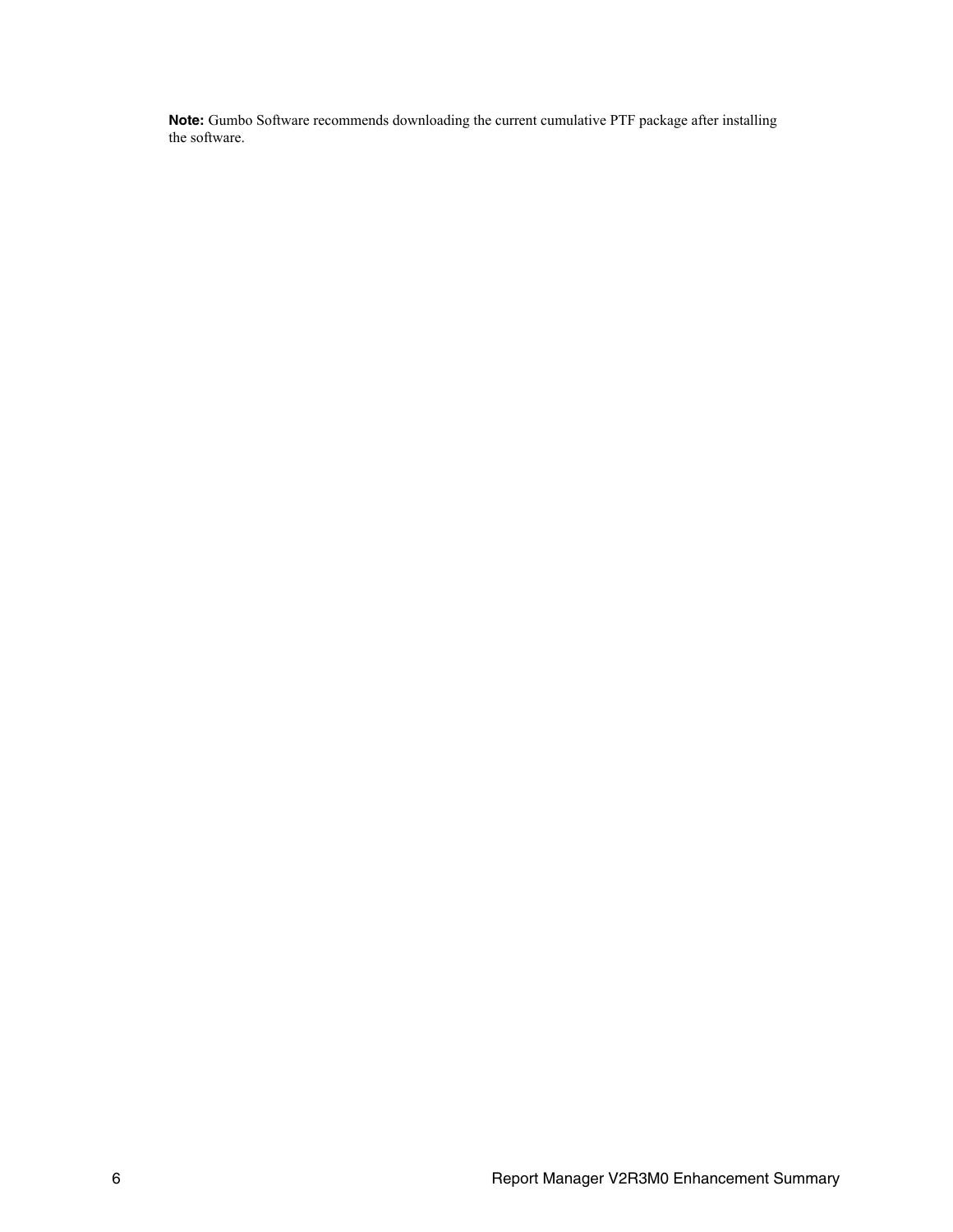# <span id="page-6-0"></span>**Enhancements For Report Manager V2R3M0**

#### <span id="page-6-1"></span>**What's In This Section**

This section provides information on Report Manager enhancements for release V2R3M0, notes any customer code implications, and describes where to find more information when applicable.

#### <span id="page-6-2"></span>**Internal Format Of Reports Reorganized For Expansion**

#### **Note: YOU ARE STRONGLY URGED TO MAKE A BACKUP OF THE REPORT MANAGER REPORTS (OBJECT TYPE \*USRIDX) YOU HAVE CREATED, BEFORE INSTALLING AND USING THIS RELEASE. IF THE SYSTEM ENDS ABNORMALLY DURING CONVERSION THE REPORTS MAY BE DAMAGED AND DATA LOST.**

Each Report Manager report is implemented as an i5/OS (object type) \*USRIDX. The internal layout of the \*USRIDX, the way in which subscription, filter, and report information are stored, has been changed significantly to accomadate changes for this release and provide room for future enhancements.

Conversion of reports to the new format is automatic on "first touch", when a report writer is started for example.

During the conversion process a new report with the same name, library, public and private authorizations (but possibly a different owner) is created. The old report is placed in the QRPLOBJ library, and information is then copied from the old report to the new report.

You can perform this processing in advance of using the new release of Report Manager and avoid potential authority problems by running the following command after installation:

CVTRPTRLS RPT(\*ALL/\*ALL)

This is the recommended course of action.

#### <span id="page-6-3"></span>**Filters Extended With \*AND/\*OR**

Report Manager's filtering capability has been extended, individual filters can now contain multiple selection criteria. Each selection criteria is made up of a line number and position on the page, comparison data and a test (\*EQ/\*NE) to perform. The relationship between selection criteria are specified with \*AND or \*OR. For example:

ADDRPTFTR RPT(INV320) RPTFTR(REGION12) PAGCMPDTA(3 10 'Branch 7') PAGCMPDTAA((\*OR 3 10 'Branch 8') (\*OR 3 10 'Branch 9'))

When a filter contains a mixture of \*ANDs and \*ORs, they are processed in the same way that Query processes, i.e. \*ORs separate groups of \*ANDs.

Panels and output records have been modified accordingly.

#### <span id="page-6-4"></span>**Product Build Enhancements**

The manner in which programs and service programs in our products are compiled and bound has undergone a significant change in order to incorporate and take advantage the \*TERASPACE storage model and \*LLP64 data model added to i5/OS.

You will probably not notice a difference, but you may face an exposure that is worth considering. Several of our products can call programs that you provide to perform processing. SpoolMail "Address mapping programs" and Report Manager "User process programs" are examples of this. If you do not use a "we call you" feature, you are not exposed. When source is compiled and a program bound, it specifies the storage model it uses, the activiation group it attaches to and whether or not it is tera space enabled. If you take the default values for these and you are coding in languages other than C and  $C++$  (RPG and CL for example), you are not exposed.

If on the other hand your programs are not tera space enabled (the default for C and  $C++$ ) and/or you are attaching to our product's activation group either by specifying ACTGRP(\*CALLER) or by specifying our named activation group, your program may fail when we call it. You can avoid this by changing you program to TERASPACE(\*YES) for the first, and compiling with ACTGRP(\*NEW) for the second.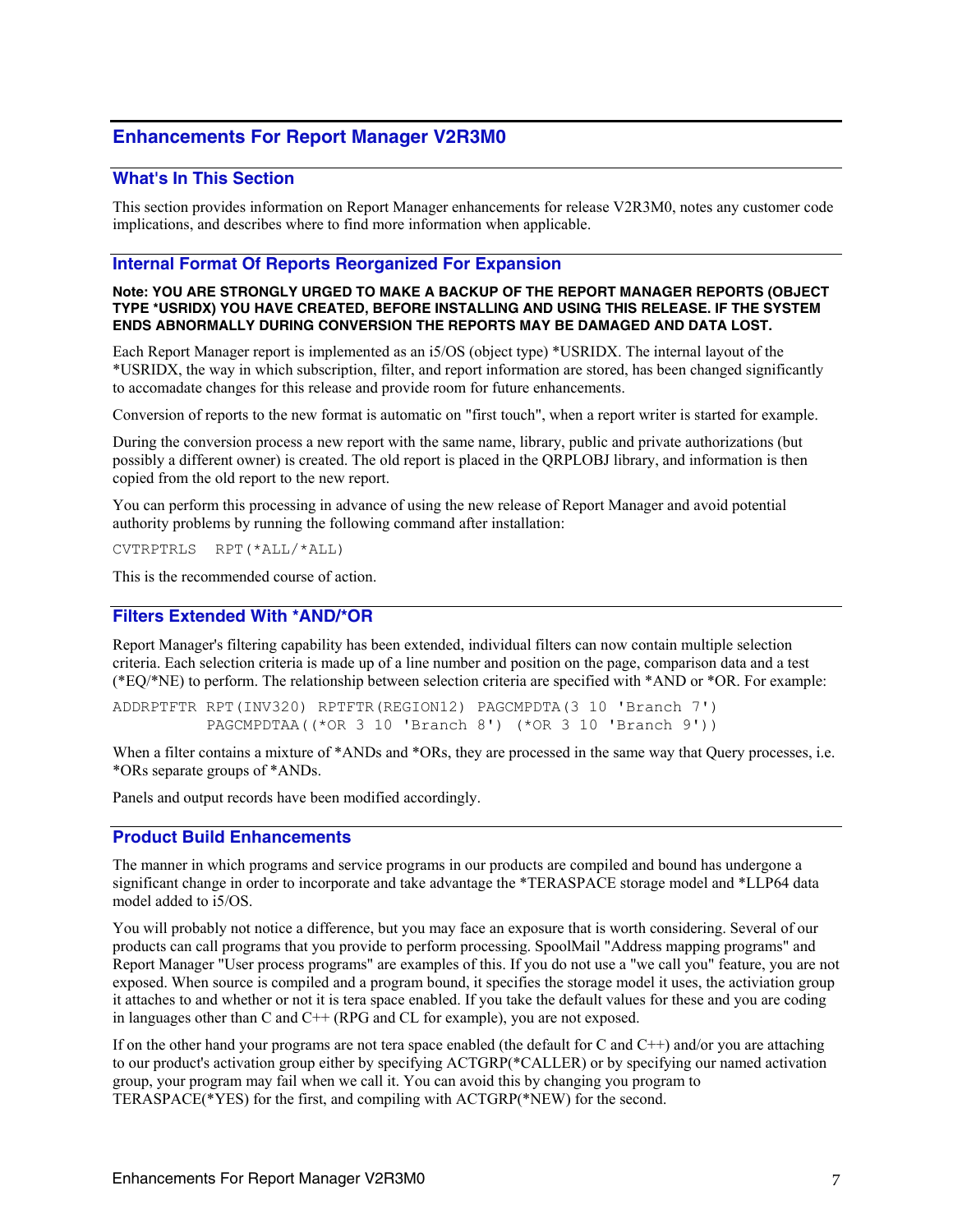#### <span id="page-7-0"></span>**Product Manual "Enhancements"**

In a sad passing, the printed manual's command diagrams have been retired. They have been replaced by the output of IBM's Generate Command Documentation (GENCMDDOC) command, the new "normal". While we view them as inferior, they obviate the grueling job of hand maintaining the diagrams. We won't miss the work.

With the change, the printed and green screen version of the manual have been converged. Both are now generated from the green screen UIM help source. In most instances this means that the figures in the printed manual have been degraded to the level available using UIM. Their level was never high to begin with.

The convergence will make it easier to better document the product as it only needs be done once. And being machine generated, the documentation is much easier to manipulate. If you have suggestions for format improvement, we'd like to hear them.

#### <span id="page-7-1"></span>**Product Integrity Enhancements**

Objects are digitally signed by *GUMBO* when they are created on our development system. You can verify that their contents have not been altered or corrupted since they were produced. You do this by first importing our root certificate authority (CA) and object signing certificates to your system and then running the Check Object Integrity (CHKOBJITG) command against them. For detailed instruction on importing certificates for signature verification using the CHKOBJITG command, see IBM's manual "Digital Certificate Manager RZAH-U000".

**Note:** We uniquely name our digital certificates to simplify their management on your system. If you have previously imported digital certificates from us with the same name as those included in this package, you do not need to repeat this step.

Certificates can be found in downloads that contain save files as well as in the product's /doc directory after it is installed.

#### <span id="page-7-2"></span>**Add Report Operation Audjrn Support**

Report Manager implements reports as \*USRIDX objects, storing filters and subscriptions as index entries and the report definition as the object's associated space. The software was written in 1992 when the only means to manipulate these was with MI Independent Index and Space instructions. These do not generate audit journal entries and therefore make it diffcult to mirror reports. Audit journal entry generating API replacements for all the functions used have not been provided in i5/OS. Changes have been made to the code that manages reports, filters and subscriptions to call the QUSADDUI API to "touch" a report after changes have been made to it. The API in turn generates audit journal entries if requested by the system's auditing settings.

#### <span id="page-7-3"></span>**CPYRPT Now Informs Report Writers**

Reports created with the CPYRPT command were not discovered until the report writer was restarted. Now the report writers are informed of the new reports and are considered in spooled file processing immediately.

#### <span id="page-7-4"></span>**CPF6A98 On Add in WRKRPTSUB Panel**

While using the WRKRPTSUB panel, adding a subscription would generate a CPF6A98 under some circumstances. The problem is corrected.

### <span id="page-7-5"></span>**Added Status Selection To DSPRPTLOG**

New parameter Status (STATUS) has been added to the Display Report Log (DSPRPTLOG) command. The parameter allows you to specify the status of records that are selected for display. This is convenient for displaying only \*ERROR records for example.

#### <span id="page-7-6"></span>**WRKRPTSUB List Views Reorganized**

The list views presented when option 12=Subscriptions is selected from the Work with Reports (WRKRPT) command panel. have been reorganized. On the first view displayed, "Form type" has been swapped with "Filter"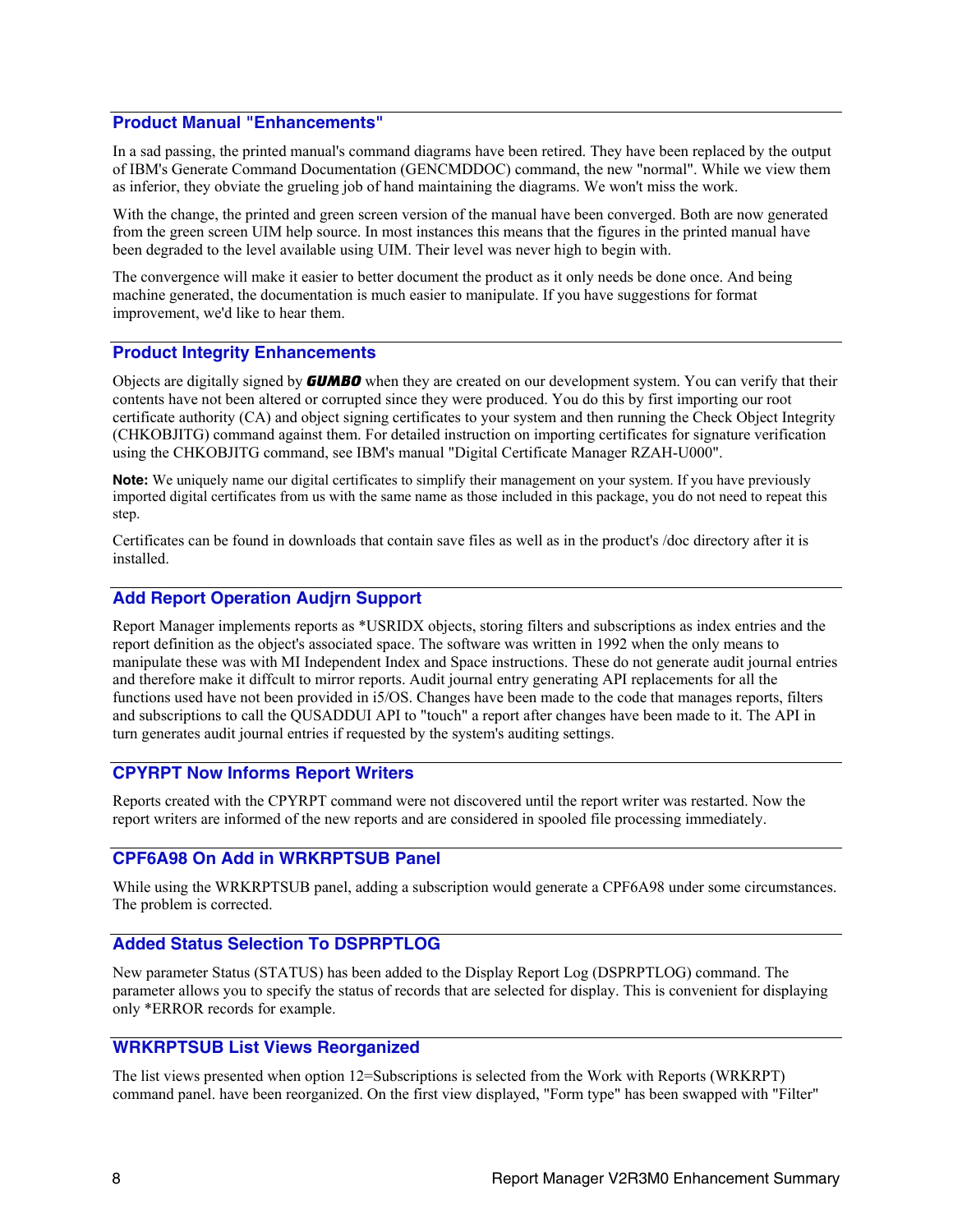from the third view, and "Copies" has been swapped with "Subs No." from the second view. Finally the position of the two fields new to the first view have been swapped.

#### <span id="page-8-0"></span>**Example Mass Subscription Change Added**

New example program source for mass subscription change was added to source file RMSOURCE. To access the new example run:

WRKMBRPDM FILE(RPTMGR/RMSOURCE) MBR(CHGSUB)

#### <span id="page-8-1"></span>**End Writer Fails From WRKRPTWTR List**

Ending a report writer from WRKRPTWTR list would fail and the writer was not ended.

#### <span id="page-8-2"></span>**RPG0202 Call To Program Ended In Error**

The Display Report Log (DSPRPTLOG), Work with Form Types (WRKFRMTYP), and Work with Report Spooled Files (WRKRPTSPLF) commands were failing with RPG0202 when run.

#### <span id="page-8-3"></span>**Network User Now Edited**

In previous releases, the Network user (USRID) parameter of the Add Report Subscription (ADDRPTSUB) command was not edited and accepted any value. With this release, a check is done to see if the supplied value is either a system distribution directory entry or a distribution list. If it is neither, ADDRPTSUB fails.

If yours is a strategy that depends on entering network users that are unknown to the system, you can disarm this edit by changing Report Manager's default settings:

CHGRM1DFT VFYUSRPRF(\*NO)

#### <span id="page-8-4"></span>**User ID Portion Of Network User Quoted**

Holding, releasing, removing or changing a report subscription from the work with panel was impossible for a network user which contained a dash. The User ID portion of network user is now single quoted by the panel when the commands are prompted, solving the problem for the majority of cases.

#### <span id="page-8-5"></span>**Report Create Code Serialized**

The QUSCRTUI api doesn't return a pointer to the created \*USRIDX. To get one, we resolve the newly created object. Stress testing of a different product revealed an exposure in our create/resolve protocal under extreme machine loads. The exposure has been fixed by serializing all report creation with a lock on the product's ICO. The new protocal is lock/create/resolve/release.

#### <span id="page-8-6"></span>**Ping SMTP Mail Server (PINGMAIL) Command Enhanced**

The Ping SMTP Mail Server (PINGMAIL) command has been enhanced to include a from address and to allow SMTP authentication username and password.

Previously, only one email address was accepted by the command and it was used as both the originator and the recipient of the test message. This limited some of the cases of SMTP server behavior that could be tested.

Some internet service providers require SMTP authentication before they will accept out going email from an account. To date, IBM has not implemented this in i5/OS's SMTP stack. When a username and password are specified, PINGMAIL uses them to perform SMTP authentication (PLAIN only). In many cases, you can use this feature to perform SMTP authentication for your System i and i5/OS's SMTP stack will then be able to use the connection to send email through the internet service provider.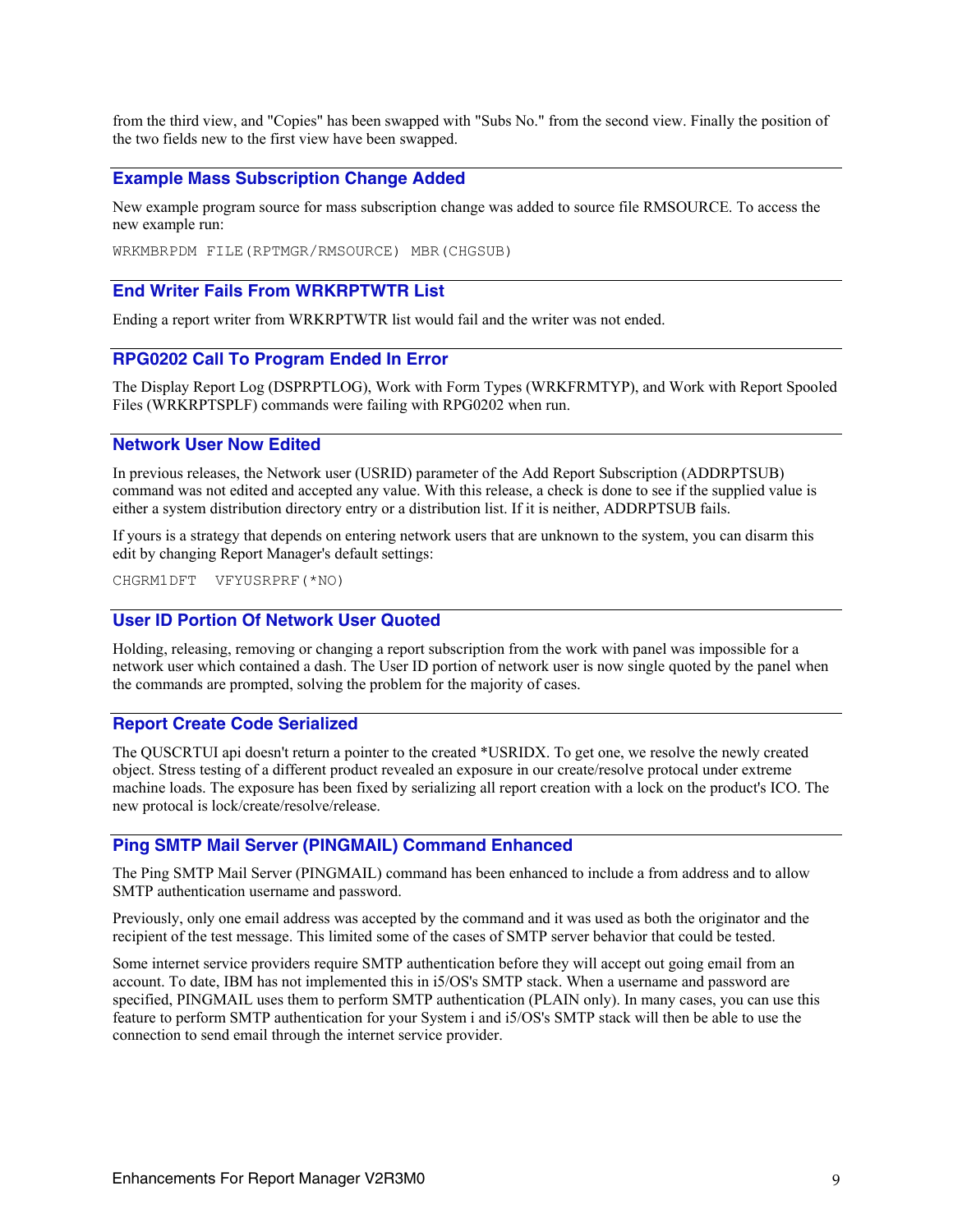# <span id="page-9-0"></span>**Authorization Component Corrections And Updates**

 Check Report Manager Authorization (CHKRM1AUT) command wasn't working correctly for non-tiered products.

#### <span id="page-9-1"></span>**Encryption Component Corrections And Updates**

- ArcFour encryption functions accessible from the product interface were removed and replaced with calls to i5/OS supplied apis. This reduces the product's Export Control Classification Number (ECCN) to EAR99-NLR i.e. innocuous and exportable anywhere.
- Functions implementing the SHA-1 message digest algorithm have been added.

#### <span id="page-9-2"></span>**Font Processor Corrections And Updates**

- F:OCA data stream processor now processes HSF (Horizontal Scale Factor) triplet for MCF (Map Coded Font 2) SFI. These can be found in overlays created using InfoPrint Designer. Function added to retrieve scale.
- Corrected sizing of the bolded counterpart of a font selected by the SCS command SFG which is imbedded (\*FGID).
- Added exports for accessing and processing TrueType fonts made available by the DDS FONTNAME() keyword.
- Added font table to locate fonts referenced through DDS's FONTNAME() keyword to base definition table.
- Corrected CPGID (codepage global identifier) returned for several well know codepages (T1DxBASE) in base definition table resulting in improved "tounicode" maps generated by pdf conversions that use the codepages and embed the fonts.
- Increase Type1 font parser memory allocation to avoid out of memory error for some large font character sets.
- Updated font base data table with additional cpgid codepage information including recent Polish additions.
- Faulty logic allowed code pages in the process of being parsed to be used as complete during highload stress tests. Incomplete codepages used as complete gave erroneous results.
- Previously, when processing a spooled file's attributes for font specifications, the file's Character identifier (CHRID) setting was ignored and values were derived from the default ccsid in all cases. CHRID is now processed correctly.
- Updated font base data table with additional glyph names.
- Added new functions for accessing IFS based Type 1 fonts.
- Changes to allow correct handling of FGID=0.
- Bold and italic now handled correctly for user defined FGIDs.
- Concurrent timing issues in resolving font resources can lead to failures including Array not found and pointer not set exceptions under unusual circumstances.
- Corrected recent list processing to return the same return code on all calls.
- Font base definition tables were extended to include i5/OS fonts for the new DDS FONTNAME() keyword.
- New functions added to process DDS FONTNAME() keyword.
- Detection for DBCS spooled files has been improved for spooled files that specify IGCDTA(\*NO) but in fact contain DBCS data.
- DBCS font selection improved for spooled files that specify IGCCDEFNT(\*SYSVAL) on a machine where the QIGCCDEFNT system value has not been set. Selection now depends on IGCCPI() and CPI() values specified on the spooled file.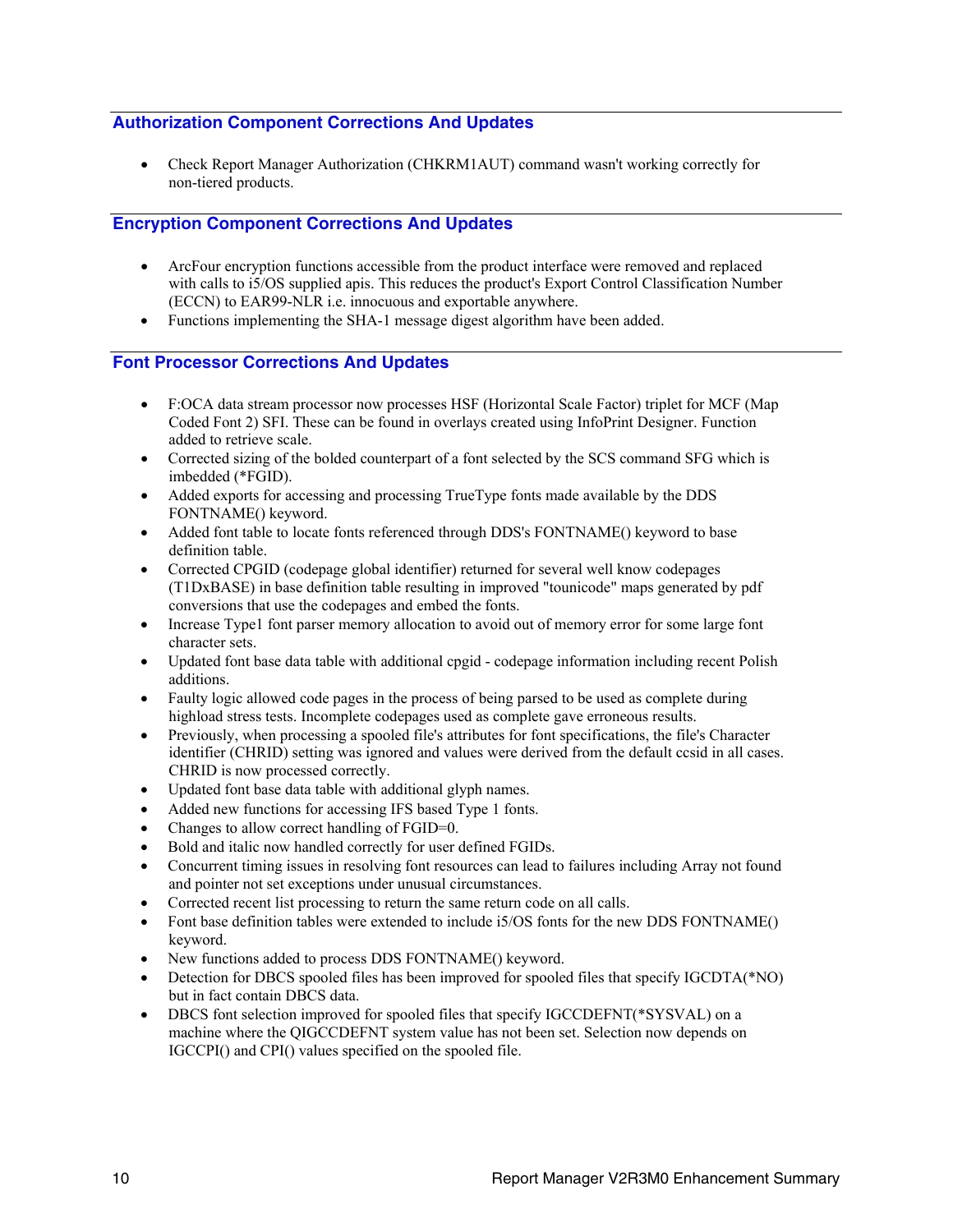### <span id="page-10-0"></span>**FreeType Component Corrections And Updates**

 Initial build. Portions of FreeType.org's FreeType library have compiled into a service program to parse font files and retrieve information from them.

#### <span id="page-10-1"></span>**Graphic Object Processing Corrections And Updates**

 Chained command sequences that contain an interior begin segment command resulted in extraneous lines. Interior begin segment commands are now treated as NOOPs.

#### <span id="page-10-2"></span>**Integrated File System Component Corrections And Updates**

 oflag process was expanded in IfsOpen() to provide more fine grain control required by some digital signing methods.

#### <span id="page-10-3"></span>**MODCA Processor Corrections And Updates**

- MO:DCA data stream processor now processes HSF (Horizontal Scale Factor) triplet for MCF (Map Coded Font 2) SFI. These can be found in overlays created using InfoPrint Designer.
- MO:DCA data stream processor now processes MDR (Map Data Resource) SFIs for font specifications.
- MO:DCA specifies that a print text descriptor is required in an environment group. However some generators (Elixir) omit the descriptor. This is now tolerated when processing the data stream.

#### <span id="page-10-4"></span>**Mail Set Up Corrections And Updates**

- Option 61 on the Mail Verification And Set Up (MAILSETUP) menu now defaults to \*NO for the purge parameters.
- QtocRtvTCPA() api parameter prototyped as signed instead of unsigned causing potential api in mail set up functions to fail.
- Name of job started when TCPIP is started changed from QTCPIP to QTCPWRK at V6R1. VFYLOCAL command now checks correct name.
- Name of job started when TCPIP is started changed from QTCPIP to QTCPWRK at V6R1. VFYROUTER command now checks correct name.
- Malformed SMTP commands cause PINGMAIL to always fail to send test message.

#### <span id="page-10-5"></span>**National Language Support Component Corrections And Updates**

Added new simple string conversion function export.

#### <span id="page-10-6"></span>**Print Data Stream Processor Corrections And Updates**

- Data Stream Seek function returned erroneous results (or a tight infinite loop) under some conditions. These most often occurred during Report Manager filtering i.e negative distance trans buffer move in buffered data stream.
- Error merging spooled files containing mixed SCS/IPDS under some rare circumstances.
- Corrected and  $&$  or operations on mismatched page maps.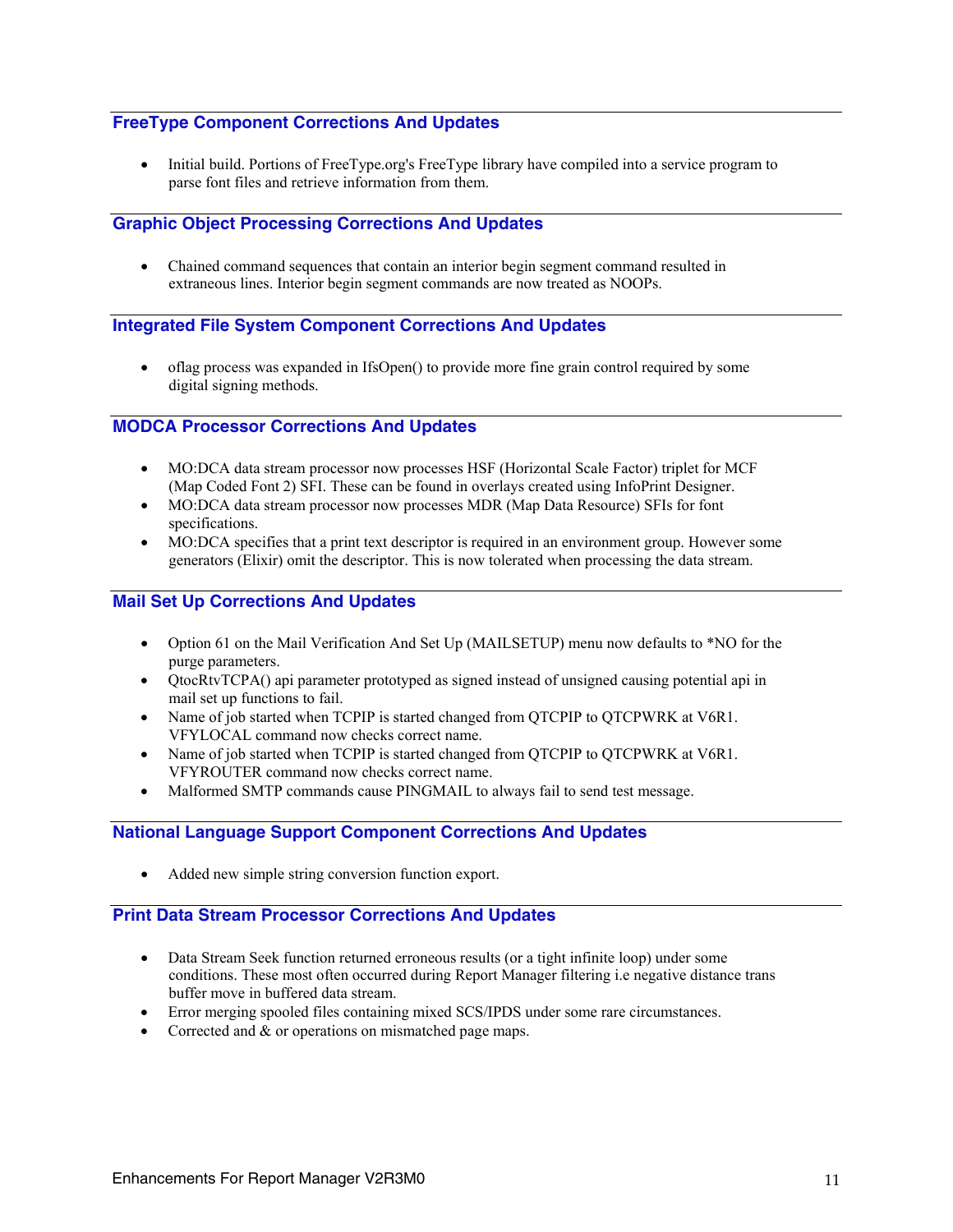# <span id="page-11-0"></span>**Program Distribution Corrections And Updates**

 Menu option to 'Verify the product is installed correctly' now specifies CHKSIG(\*NONE). Since we digitally sign our objects but most customers do not install our digital certificates, the option gave unnecessarily alarming results. If you have installed our digital certificates, you can run a complete check using:

```
CHKPRDOPT PRDID(2A55RM1) RLS(V2R3M0) CHKSIG(*ALL)
```
- Added function to retrieve a product's installed home directory coded in the requesting job's default ccsid.
- Added function to produce a system wide unique temporary file name. The file is in the product installed home directory's /tmp folder unless /tmp contains variant EBCDIC, as is the case for Japanese ccsid 5026 jobs. In this case the file is placed in the system /tmp directory using a /TMP name.

#### <span id="page-11-1"></span>**PTOCA Processor Corrections And Updates**

 Odd Elixir splitting of print text data in print resources (\*PAGSEG \*OVL) was previously mishandled resulting in missing data. Parser now correctly handles straddling unchained control sequences.

# <span id="page-11-2"></span>**SCS Processor Corrections And Updates**

- Corrected initial position calculated during set horizontal margin (SHM) SCS control code processing.
- Parser now correctly handles emphasis during font imbedding.
- Corrected mixed SCS/IPDS cross parser communication for font stack control.
- Corrected mixed SCS/IPDS cross parser communication for page status, number.

# <span id="page-11-3"></span>**System Distribution Directory Processor Corrections And Updates**

- Added functions to test for the existence of user ID in the system distribution directory and in the system distribution lists.
- Search System Directory (QOKSCHD) API performs erroneous conversion on converted data resulting in incorrect directory data for ccsids that do not contain the EBCDIC invariant characters i.e. 5026 Japan.

#### <span id="page-11-4"></span>**Spool Indexing Corrections And Updates**

- Commands DMPPIP, DSPPAGDTA, and RTVPAGDTA now support specifying spooled file name \*LASTCRT. \*LASTCRT selects the last spooled file created by the current job or thread, using the QSPRILSP api, for processing. processed. This is useful for jobs that create spooled files under other user profiles, which consequently end up in the user's QPRTJOB. When \*LASTCRT is specified, the JOB() and SPLNBR() parameters are ignored.
- The concept of filter sets, sets of page filters joined by \*AND/\*OR conjunctions, has been introduced to indexing. Functions and types to manipulate these have been added. \*AND/\*OR conjunction processing is modeled on QUERY, whereby \*ORs separate groups of \*ANDs.
- Indexer now considers PTOCA transparent data when building spooled file indexes.
- Indexing mishandled spooled files with blank last page causing the page to be dropped.
- Corrected mixed SCS/IPDS cross parser communication for page number during dump/retrieve.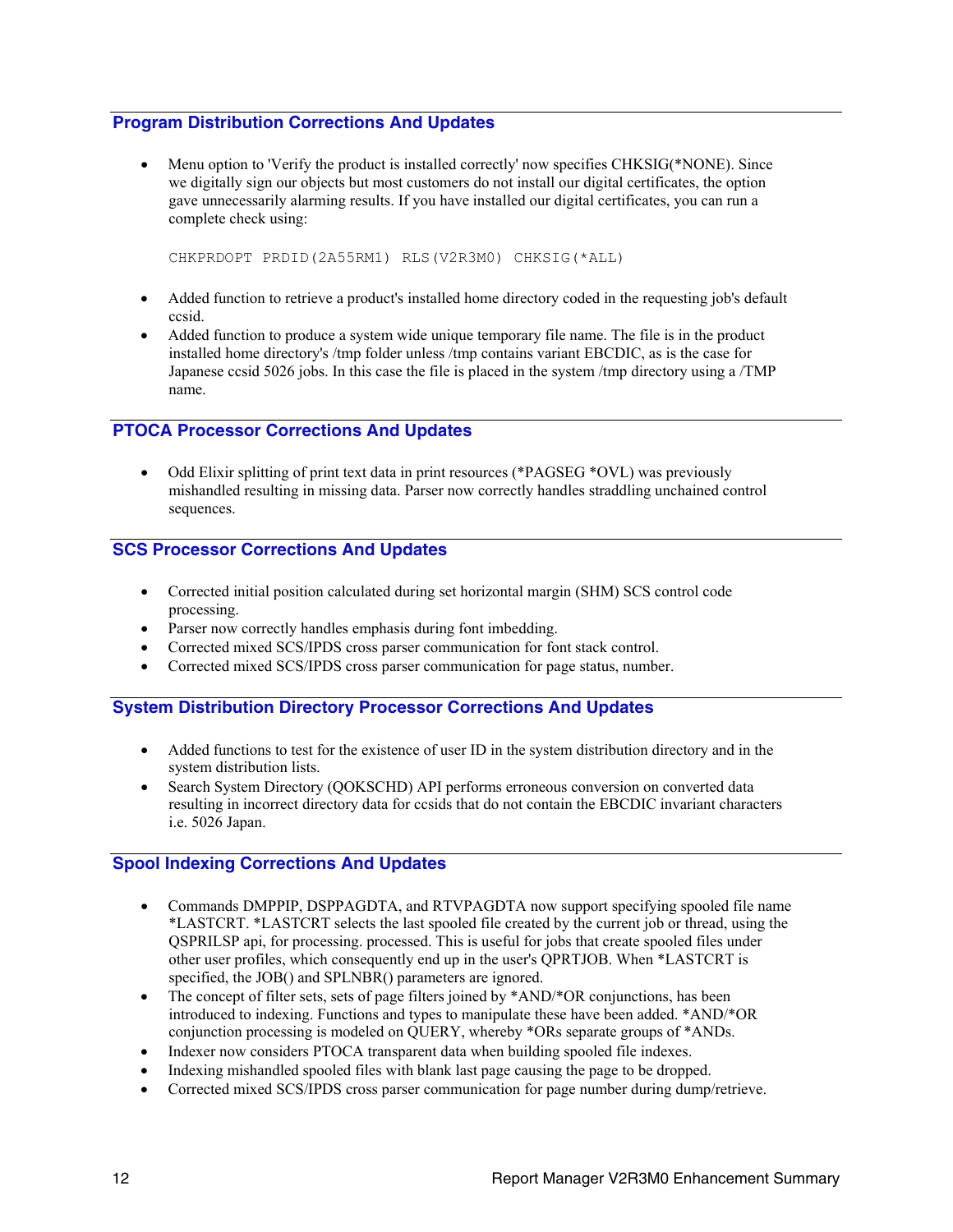- Uninitialized variable could cause divide by zero error for some SCS/IPDS spooled files during dump/retrieve.
- Added note to Dump Page Index Position output to show "Data position in line = Pos + Data Offset".
- Uninitialized variable caused occasional SIX0021 indexer reset error.

#### <span id="page-12-0"></span>**Send Mail Component Corrections And Updates**

- To correct the encoding of MIME parameter values for attachment names of unusual length or containing blanks, RFC 2231 was implemented. Not all mail clients have implemented RFC 2231 (outlook 2000, 2002, 2003) resulting in odd attachment names. RFC 2231 encoding is now avoided unless it is required to meet other MIME constraints.
- Attachment names containg blanks or of unusual length resulted in an incorrectly formed mime message. Mime is now correctly formed.
- i5/OS' mail server framework can't find files when the path is encoded in a ccsid that does not contain the EBCDIC invariant characters. The tmpnam() api returns a name containing lowercase letters, which, when run in a ccsid 5026 job aren't in the invariant code points. QtmmSendMail() api requires path names to be in the job's ccsid. Send component was modified to use only uppercase (always invariant) path names when the job's ccsid causes tmpnam() to produce variant characters. Japanese 5026 now can be processed by the MSF.
- Sending an email to a user id/address fails in all cases.
- Sending an email to a user id/address that utilizes an \*ANY entry from the directory to supply the domain name for the email address was inadvertently broken by a change to the code. \*ANY entries are now correctly processed.
- Sending an email that contains no body part such as attached file or message results in malformed email.
- Specifying a variable containing the special value '\*N' on the INCOBJ() parameter to signify "no value" does not work correctly.
- Removed requirement for a primary recipient. This allows all recipients to be specified as CCs or BCCs only.
- Implemented RFC3490 Internationalizing Domain Names in Applications (IDNA). This allows mailing to domains that contain non US-ASCII characters for example schöpe.de.
- Email address parser now supports use of characters outside the US-ASCII range.
- Email address processor now supports \*CURRENT special value for CC(), BCC(), and REPLYTO() parameters.

#### <span id="page-12-1"></span>**Space Management Component Corrections And Updates**

- QUSCRTUS() api parameter 11's default behavior changed at i5/OS V6R1M0 rendering some uses of large user spaces an error. Call to api changed to specify original behavior.
- Added locking protocol to insure that pointer retrieved during space creation points at newly created space.
- Space locking now uses job default wait time.

# <span id="page-12-2"></span>**Spool Component Corrections And Updates**

- Previously the CRTSPLSAVF command could fail with CPF21A0 "\*AUDIT required to create or change libraries" as the CRTLIB command used by CRTSPLSAVF specified CRTOBJAUD(\*NONE). The CRTLIB command now takes the default CRTOBJAUD(\*SYSVAL) and the error is avoided.
- Previously the CRTSPLSAVF command could fail if the printer file, which is included in the saved material, contained functionality that would not save to earlier releases. I.e. a new barcode format. Now when this case arises the printer file is omitted and the save completed.